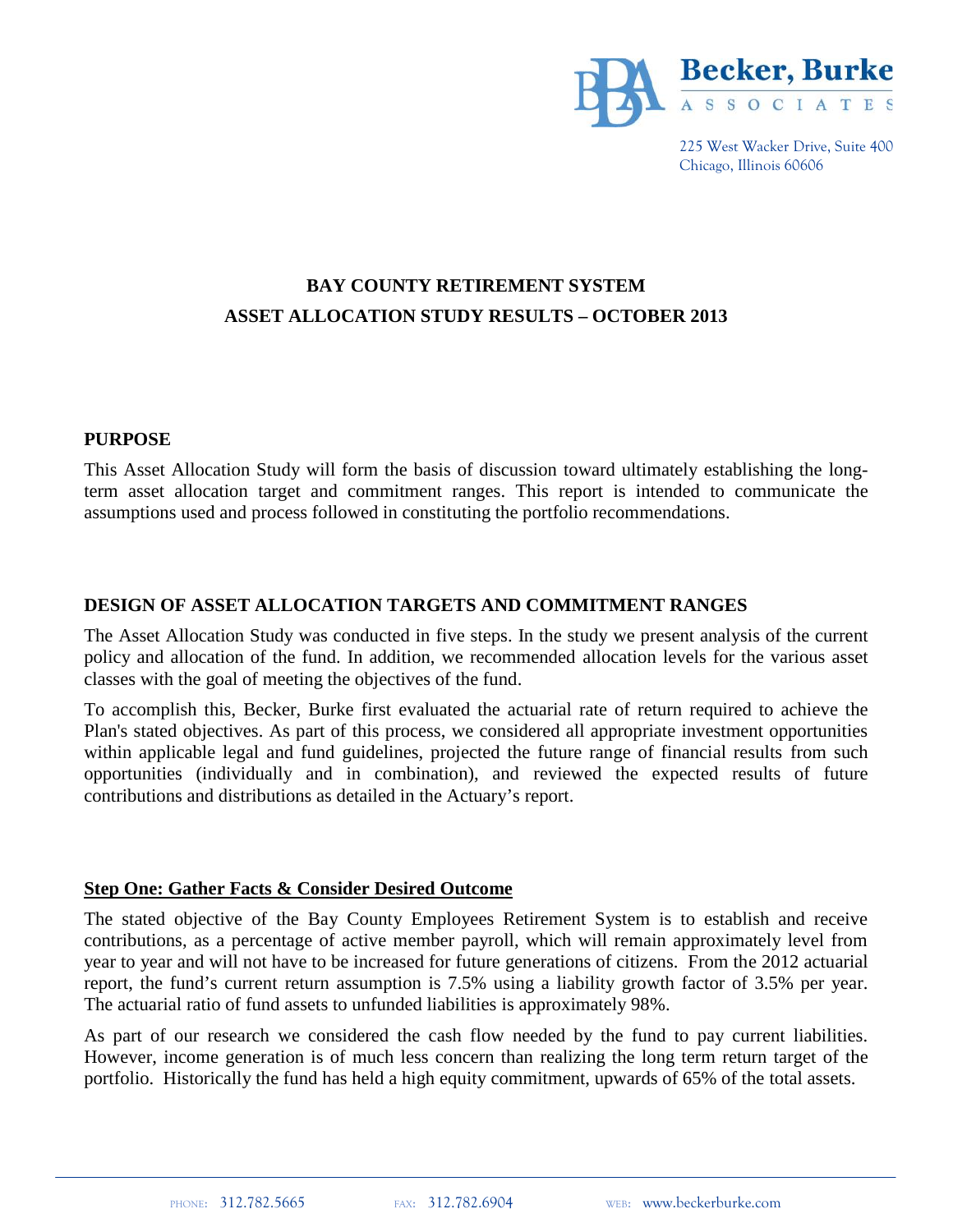

Below, the current investment policy target allocation and the allocation of the fund as of 9/30/2013.



## **Step Two: Establish Portfolio Model Assumptions**

Long term risk and return assumptions for the various asset classes utilized in the portfolio, including large, mid and small cap domestic stocks, foreign stocks, core investment grade bonds, convertible securities, REIT securities and real property were developed. Investment flexibilities allowed under the newly enacted statute were considered in this step. As a result, **we recommend adding direct Real Estate Property exposure**. In the recommended portfolio we have included an allocation to US Real Estate Properties with the belief that this asset class will complement the current REIT exposure and help to diversify the income generating assets of the portfolio.

Assumptions on risk and return were crafted in the context of historical performance data for each asset class in addition to the historical inter-relationships of the capital markets and current projections for interest rates and inflation. The results were further refined to reflect fundamental factors such as valuations, growth, liquidity, tax implications, regulatory factors, etc. As a result, each assumption reflects the combined experience and perspective of all Becker, Burke's investment professionals.

Further, our assumptions are assessed relative to those developed by other consultants and investment management firms. This was done to ensure that the results of our analysis were consistent and reasonable relative to the assumptions underlying the allocation models of other public pension funds.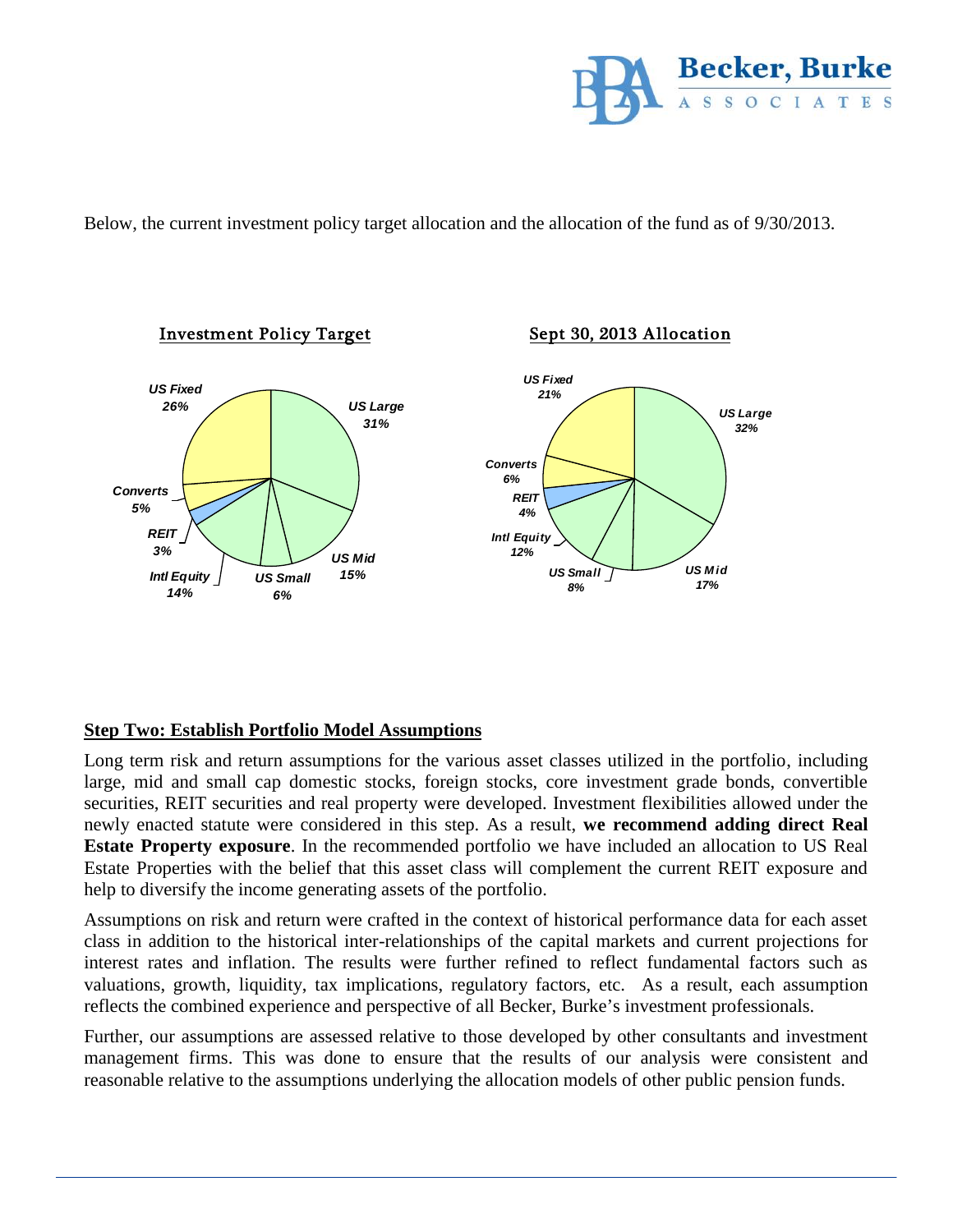

| Risk/Return Assumptions |                    |                         |  |  |
|-------------------------|--------------------|-------------------------|--|--|
| <b>Asset Class</b>      | Expected<br>Return | Volatility<br>(Std Dev) |  |  |
| 1. US Large Cap         | 9.0%               | 18.0%                   |  |  |
| 2. US Mid Cap           | 9.5%               | 20.5%                   |  |  |
| 3. US Small Cap         | 9.7%               | 22.5%                   |  |  |
| 4. US Core Bonds        | 4.0%               | 7.0%                    |  |  |
| 5. Intl Equity          | 9.3%               | 20.0%                   |  |  |
| 6. REIT                 | 7.5%               | 19.5%                   |  |  |
| 7. Real Estate Property | 6.7%               | 15.5%                   |  |  |
| 8. Convertibles         | 6.4%               | 10.0%                   |  |  |

| <b>Correlation Matrix</b> |          |                |          |                |       |       |       |       |
|---------------------------|----------|----------------|----------|----------------|-------|-------|-------|-------|
|                           |          | $\overline{2}$ | 3        | $\overline{4}$ | 5     | 6     |       | 8     |
| 1. US Large Cap           | 1.000    |                |          |                |       |       |       |       |
| 2. US Mid Cap             | 0.940    | 1.000          |          |                |       |       |       |       |
| 3. US Small Cap           | 0.890    | 0.930          | 1.000    |                |       |       |       |       |
| 4. US Core Fixed          | $-0.060$ | $-0.040$       | $-0.100$ | 1.000          |       |       |       |       |
| 5. Convertibles           | 0.850    | 0.860          | 0.790    | $-0.007$       | 1.000 |       |       |       |
| 6. Intl Equity            | 0.850    | 0.800          | 0.740    | $-0.100$       | 0.750 | 1.000 |       |       |
| 7. US REIT                | 0.550    | 0.630          | 0.633    | $-0.075$       | 0.490 | 0.500 | 1.000 |       |
| 8. US RE Property         | 0.350    | 0.300          | 0.200    | 0.300          | 0.450 | 0.400 | 0.600 | 1.000 |

#### **Step Three: Determine Range of Allocation Constraints**

Next, using computer based statistical modeling and optimization examined the range of resulting "efficient" asset allocation mixes. Investment restrictions were considered and incorporated into this step. Additionally, prudent constraints to the maximum or minimum allocations of certain asset classes were applied. This was done to prevent over allocation to investments exhibiting favorable risk/return that also contain other external risks not explicitly reflected in the input data. These constraints are listed below for the various asset classes: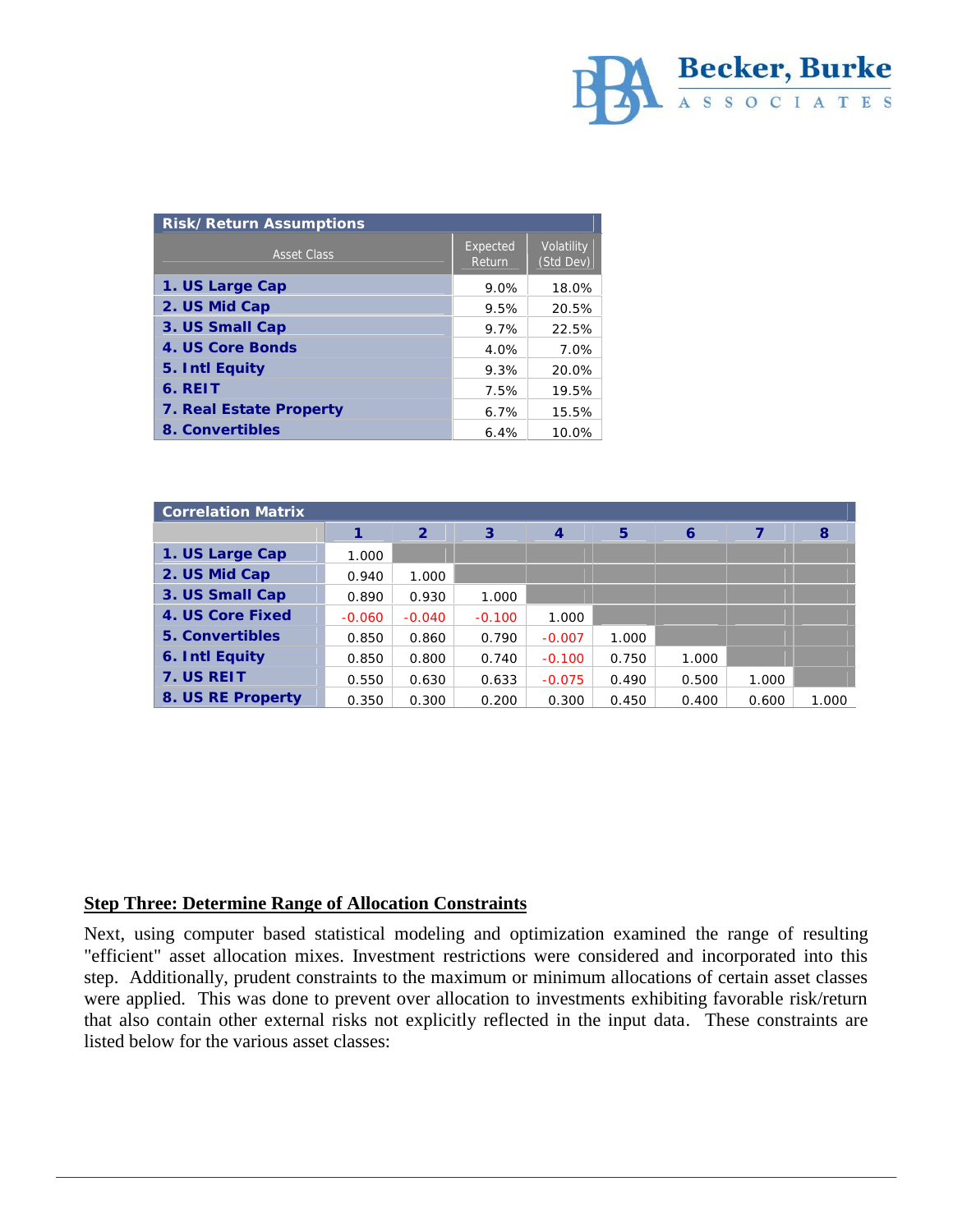

| <b>Optimizer Allocation Constraints</b> |                   |                          |  |
|-----------------------------------------|-------------------|--------------------------|--|
| <b>Asset Class</b>                      | Min<br>Allocation | <b>Max</b><br>Allocation |  |
| 1. US Large Cap                         | $0\%$             | 40%                      |  |
| 2. US Mid Cap                           | $0\%$             | 15%                      |  |
| 3. US Small Cap                         | $0\%$             | 15%                      |  |
| 4. US Core Bonds                        | 15%               | 100%                     |  |
| 5. Intl Equity                          | $0\%$             | 25%                      |  |
| 6. REIT                                 | 0%                | 5%                       |  |
| 7. Real Estate Property                 | $0\%$             | 5%                       |  |
| 8. Convertibles                         | $0\%$             | 15%                      |  |

## **Step Four: Select the Optimal Portfolio**

Using the assumptions generated in step two, simulations were run that included analysis on the current portfolio and investment policy target. Hypothetical rate of return and volatility metrics for these portfolios are displayed below along with Portfolio A which includes an allocation to real estate property.

| Portfolio Expected Risk/Return |                      |                          |                     |  |  |  |
|--------------------------------|----------------------|--------------------------|---------------------|--|--|--|
| <b>Asset Class</b>             | Policy<br>Allocation | 10/31/2013<br>Allocation | Portfolio A<br>W/RE |  |  |  |
| 1. US Large Cap                | 31.0%                | 33.4%                    | 31.0%               |  |  |  |
| 2. US Mid Cap                  | 15.0%                | 17.0%                    | 12.0%               |  |  |  |
| 3. US Small Cap                | 6.0%                 | 7.5%                     | 5.0%                |  |  |  |
| 4. Intl Equity                 | 14.0%                | 11.6%                    | 20.0%               |  |  |  |
| 5. REIT                        | 3.0%                 | $3.7\%$                  | 2.0%                |  |  |  |
| 6. Real Estate Property        | $0.0\%$              | $0.0\%$                  | 5.0%                |  |  |  |
| 7. Convertibles                | 5.0%                 | $6.0\%$                  | 4.0%                |  |  |  |
| 8. US Core Bonds               | 26.0%                | 20.8%                    | 21.0%               |  |  |  |
| <b>EXPECTED RETURN</b>         | $7.7\%$              | 7.9%                     | 7.9%                |  |  |  |
| <b>EXPECTED RISK</b>           | 13.0%                | 14.0%                    | 13.5%               |  |  |  |

Our research work suggests that the policy allocation and current portfolio are expected to generate a long term average return above the actuarially assumed rate of 7.5%. Portfolio A, which includes an allocation to real estate property, suggests that a similar return can be achieved with lower volatility than the current allocation.